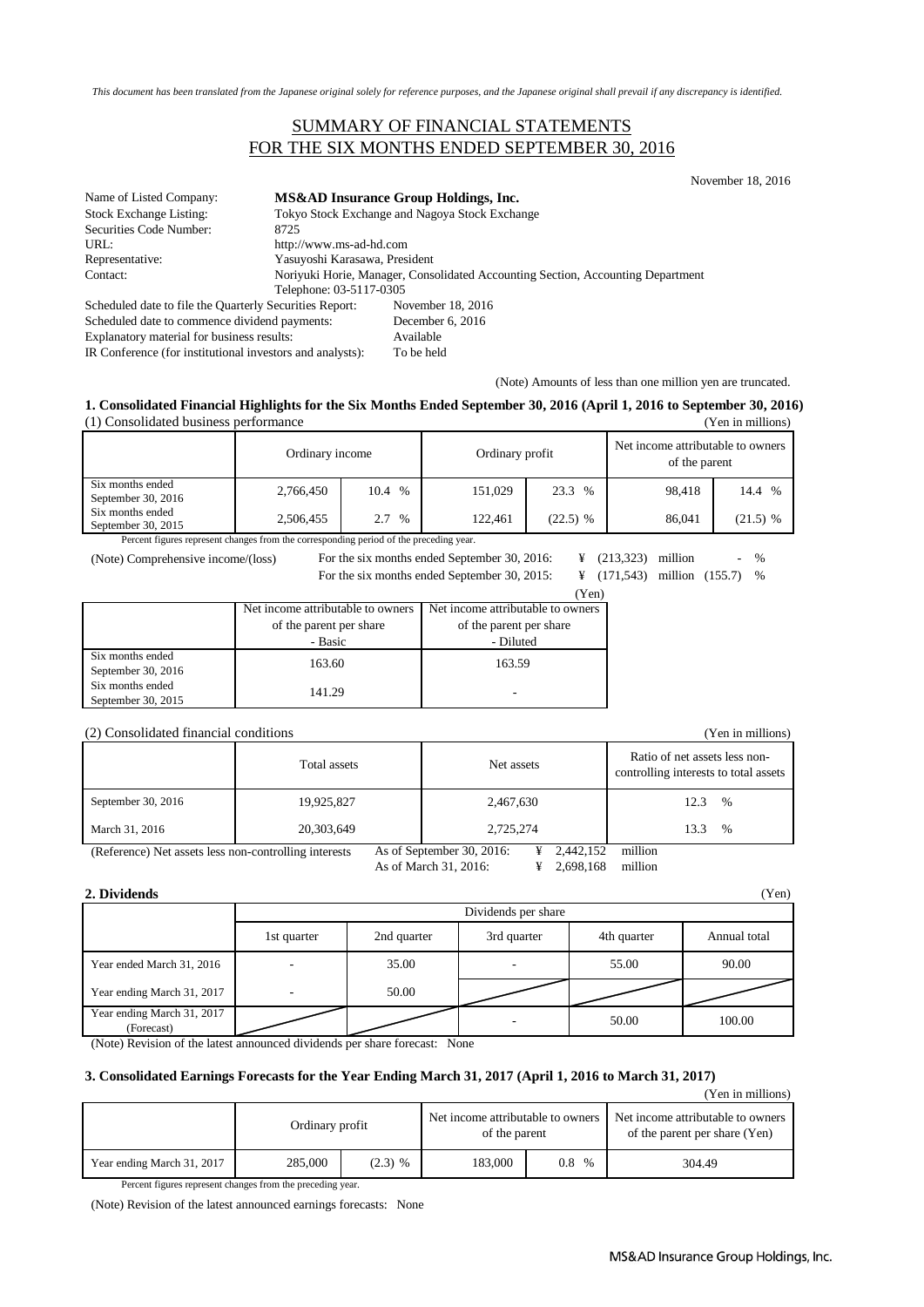#### **\* Notes**

(1) Changes in significant subsidiaries for the period (changes in specified subsidiaries resulting in changes in scope of consolidation): None

#### (2) Changes in accounting policies and accounting estimates and restatements

- 1. Changes in accounting policies due to revisions of accounting standards: None
- 2. Changes in accounting policies other than above: None
- 3. Changes in accounting estimates: None
- 4. Restatements: None

#### (3) Number of shares of issued stock (common stock)

| 1. Number of shares of issued stock (including treasury stock) |                    |
|----------------------------------------------------------------|--------------------|
| As of September 30, 2016:                                      | 633,291,754 shares |
| As of March 31, 2016:                                          | 633,291,754 shares |
| 2. Number of shares of treasury stock                          |                    |
| As of September 30, 2016:                                      | 32,864,387 shares  |
| As of March 31, 2016:                                          | 29,618,854 shares  |
| 3. Average number of shares of outstanding stock               |                    |
| For the six months ended September 30, 2016:                   | 601,572,392 shares |
| For the six months ended September 30, 2015:                   | 608,932,041 shares |

#### **\* Disclosure regarding the execution of the interim audit process**

This report is outside the scope of the external auditor's interim audit process required by "Financial Instruments and Exchange Act" and the audit process for the interim consolidated financial statements under "Financial Instruments and Exchange Act" has been completed as of the disclosure date of the report.

#### **\* Notes to the earnings forecasts and others**

#### (Earnings forecasts)

(1) Any earnings forecasts in this report have been made based on the information available to the Company as of the disclosure date of the report and certain assumptions, and therefore do not guarantee future performance. Actual results may differ substantially from these forecasts depending on various factors. For key assumptions of the earnings forecasts and other relevant information, please refer to "(3) Explanation for Future Forecast Information including Consolidated Earnings Forecasts" on page 2 of the Appendix. The forecast of consolidated ordinary income for the current fiscal year is not disclosed due to difficulties in calculating reasonable forecast figures stemming from a high susceptibility to natural disasters and market conditions.

(2) The Company made its interim consolidated financial statements for the first half of the fiscal year, as required for specified companies which operate the businesses defined in the Article 17-15 Paragraph 2 of the Cabinet Office Ordinance on Disclosure of Corporate Information, etc.

#### (Others)

The provisional accounting treatment of the business combination occuring in the year ended March 31, 2015 was finalized in the year ended March 31 2016, which is reflected in this report.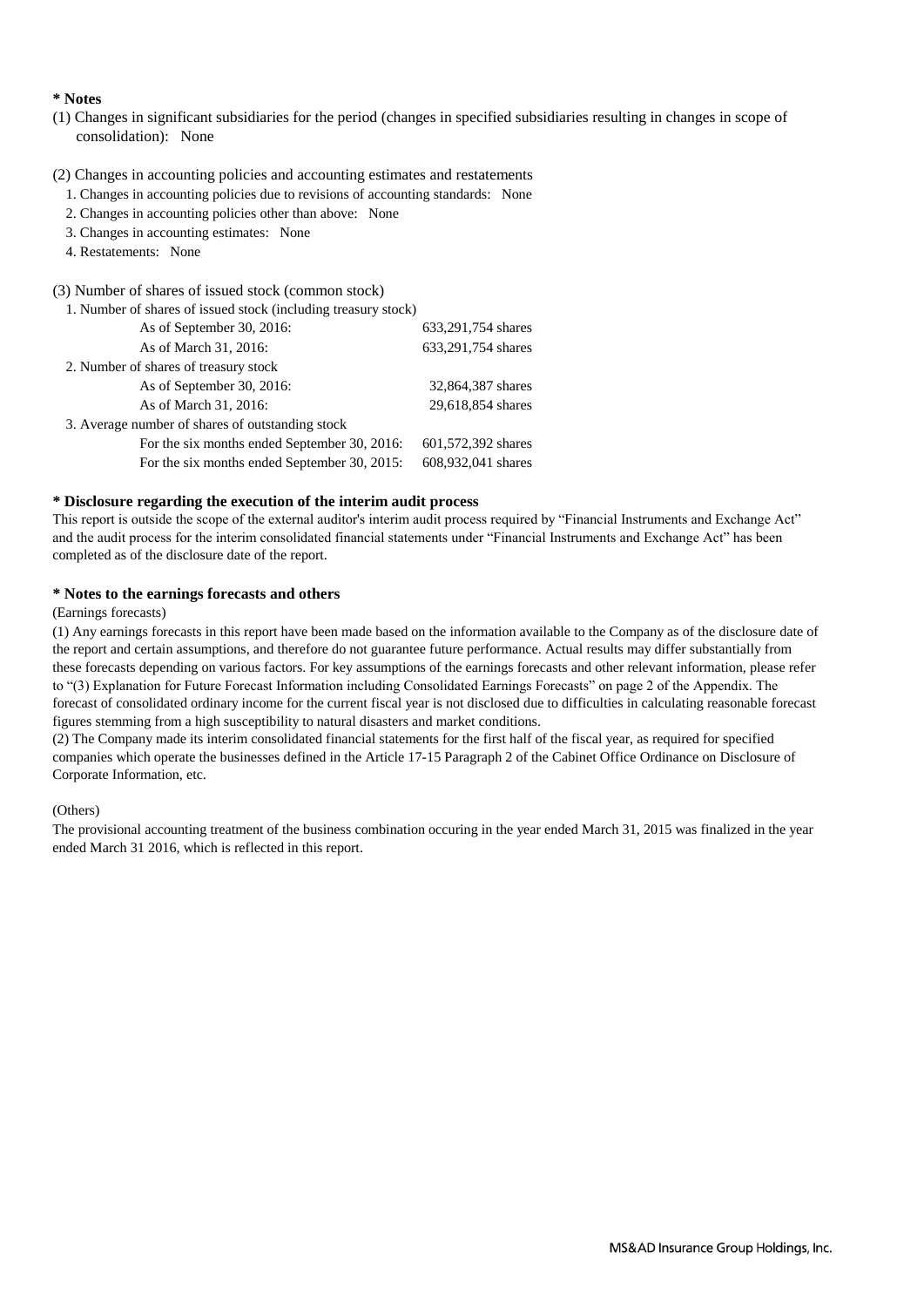### [Appendix]

# **Contents**

| <b>1. Qualitative Information on Business Results</b>                                              |   |
|----------------------------------------------------------------------------------------------------|---|
|                                                                                                    |   |
|                                                                                                    |   |
| (3) Explanation for Future Forecast Information including Consolidated Earnings Forecasts $\cdots$ |   |
|                                                                                                    |   |
| <b>3. Consolidated Financial Statements</b>                                                        |   |
|                                                                                                    |   |
|                                                                                                    | 4 |
|                                                                                                    | 6 |
|                                                                                                    | 8 |
|                                                                                                    | 8 |

### **[Attachment]**

Explanatory Material for Business Results for the Six Months Ended September 30, 2016

Page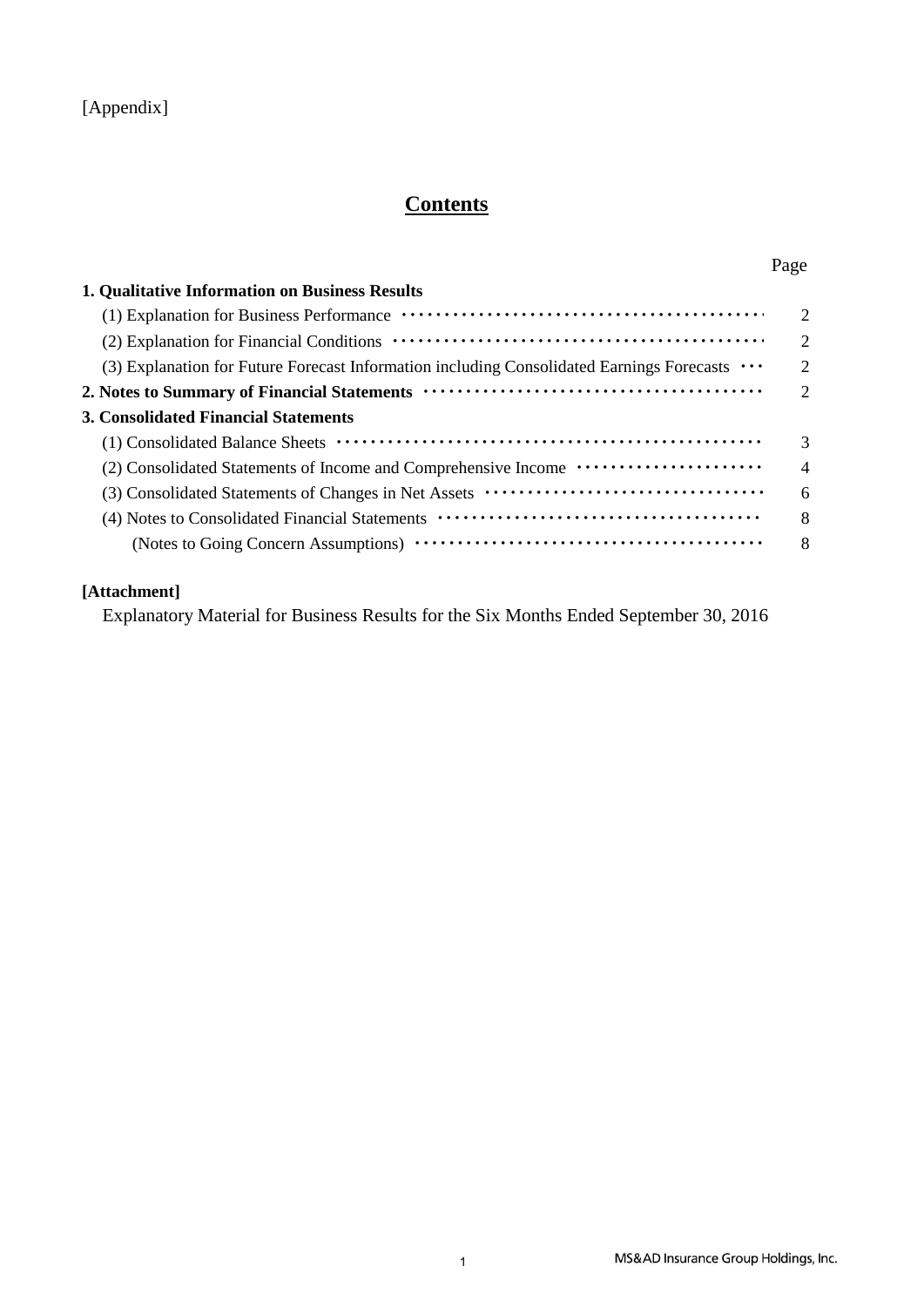#### **1. Qualitative Information on Business Results**

#### **(1) Explanation for Business Performance**

During the six months ended September 30, 2016, the global economy was on a gradual recovery trend on the whole with a continuing recovery in the US and moderate recovery in Europe.

Japanese economy also moderately recovered with a steady trend in consumer spending supported by an improvement in employment situation while an improvement in corporate earnings paused.

However, an uncertainty for future developments increased with a political situation in the US, an issue of the UK leaving the EU and an economic slowdown shown in some emerging countries including China.

In this business environment, the business performance of the Group for the six months ended September 30, 2016 was as follows.

Underwriting income was ¥2,580.1 billion (of which net premiums written were ¥1,839.5 billion), investment income was ¥178.7 billion and other ordinary income was ¥7.5 billion, resulting in total ordinary income of ¥2,766.4 billion. Ordinary expenses amounted to ¥2,615.4 billion. This breaks down into underwriting expenses of ¥2,002.1 billion (of which net claims paid were ¥887.1 billion), investment expenses of ¥285.6 billion, operating expenses and general and administrative expenses of ¥320.2 billion and other ordinary expenses of ¥7.2 billion.

As a result, the Company posted an ordinary profit of ¥151.0 billion, marking an increase of ¥28.5 billion from the same period last year. After factoring in extraordinary income and losses, income taxes and other factors, net income attributable to owners of the parent of ¥98.4 billion was reported with an increase of ¥12.3 billion year on year.

#### **(2) Explanation for Financial Conditions**

As of September 30, 2016, total assets stood at ¥19,925.8 billion with a decrease of ¥377.8 billion from March 31, 2016, and net assets stood at ¥2,467.6 billion with a decrease of ¥257.6 billion from March 31, 2016 primarily due to a decrease in foreign currency translation adjustments.

#### **(3) Explanation for Future Forecast Information including Consolidated Earnings Forecasts**

The Company keeps the forecasts of ordinary profit of ¥285.0 billion and net income attributable to owners of the parent of ¥183.0 billion on a consolidated basis for the year ending March 31, 2017 unchanged from the forecasts announced on May 20, 2016.

The primary assumptions of the forecasts are as follows.

- The forecast of net premiums written is based on the Company's own estimate taking into account the trends in the consolidated business results.
- Incurred losses (which are the sum total of net claims paid and movement in outstanding claims) caused by natural disasters in Japan for the year ending March 31, 2017 are assumed to be ¥40.0 billion at Mitsui Sumitomo Insurance Co., Ltd. and ¥23.6 billion at Aioi Nissay Dowa Insurance Co., Ltd.
- Market interest rates, currency exchange rates and stock prices are assumed to be at almost the same level as September 30, 2016.

The Company's consolidated earnings forecasts have been made based on certain assumptions including those above mentioned but actual results may differ substantially from these forecasts depending on various factors.

#### **2. Notes to Summary of Financial Statements**

Not applicable.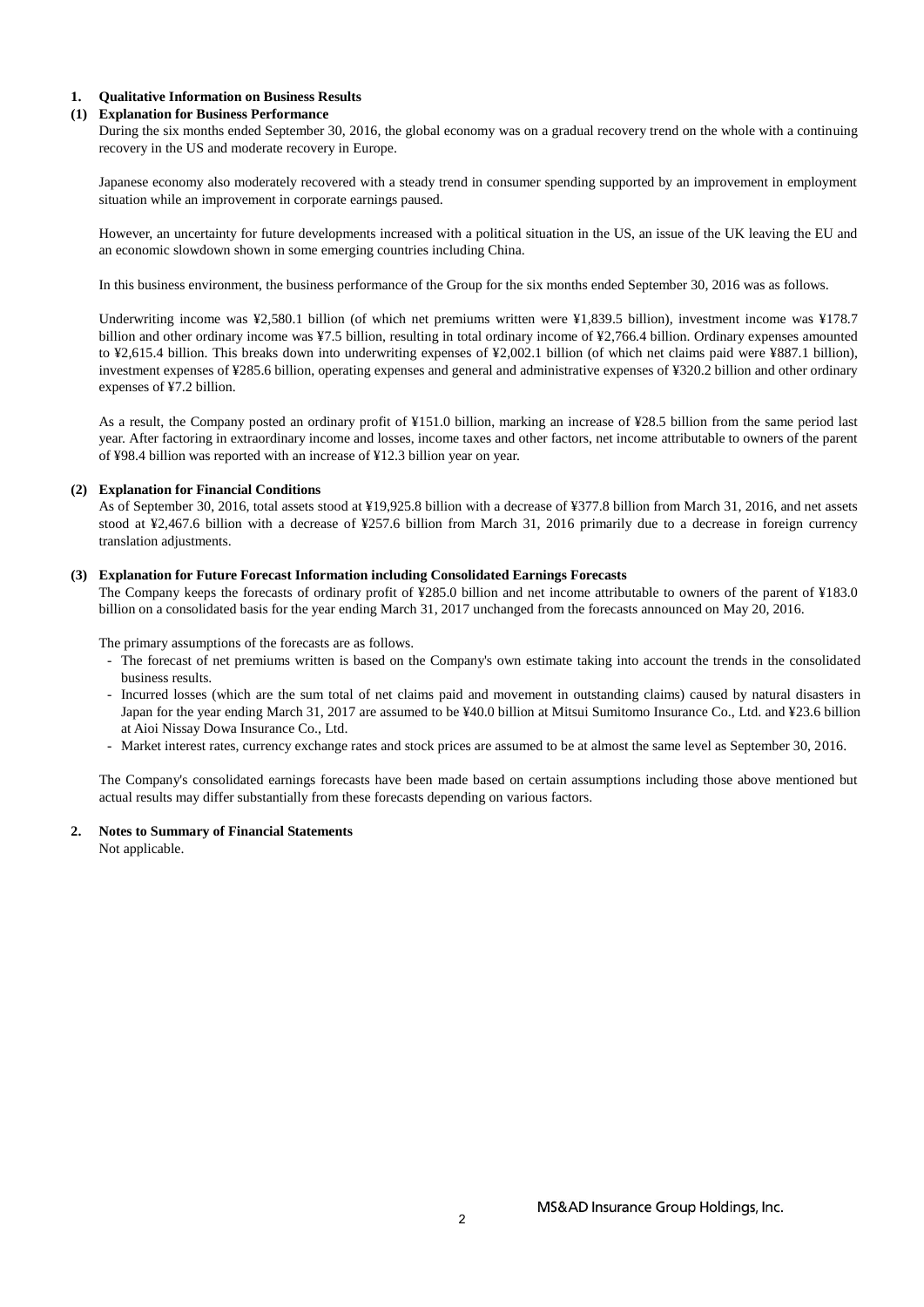# **3. Consolidated Financial Statements**

# **(1) Consolidated Balance Sheets**

|                                                                                                 |                | (Yen in millions)  |
|-------------------------------------------------------------------------------------------------|----------------|--------------------|
|                                                                                                 | March 31, 2016 | September 30, 2016 |
| Assets                                                                                          |                |                    |
| Cash, deposits and savings                                                                      | 1,083,838      | 1,120,790          |
| Call loans                                                                                      | 31,175         | 15,000             |
| Receivables under resale agreements                                                             | 29,999         | 14,999             |
| Receivables under securities borrowing transactions                                             | 275,350        | 232,716            |
| Monetary claims bought                                                                          | 125,785        | 128,384            |
| Money trusts                                                                                    | 828,097        | 823,907            |
| Investments in securities                                                                       | 14,670,914     | 14,453,771         |
| Loans                                                                                           | 883,106        | 859,929            |
| Tangible fixed assets                                                                           | 477,799        | 465,444            |
| Intangible fixed assets                                                                         | 522,081        | 417,466            |
| Other assets                                                                                    | 1,251,615      | 1,268,414          |
| Assets for retirement benefits                                                                  | 32,815         | 32,065             |
| Deferred tax assets                                                                             | 45,871         | 49,688             |
| Customers' liabilities under acceptances and guarantees                                         | 55,500         | 51,500             |
| Bad debt reserve                                                                                | (10,300)       | (8,251)            |
| <b>Total</b> assets                                                                             | 20,303,649     | 19,925,827         |
| Liabilities                                                                                     |                |                    |
| Policy liabilities:                                                                             | 15,283,850     | 15,460,032         |
| Outstanding claims                                                                              | 1,967,518      | 1,891,196          |
| Underwriting reserves                                                                           | 13,316,332     | 13,568,835         |
| Bonds issued                                                                                    | 349,841        |                    |
| Other liabilities                                                                               |                | 339,006            |
|                                                                                                 | 1,299,598      | 1,069,305          |
| Liabilities for pension and retirement benefits<br>Reserve for retirement benefits for officers | 188,853        | 187,759            |
|                                                                                                 | 796            | 713                |
| Accrued bonuses for employees                                                                   | 33,589         | 24,471             |
| Reserve for reorganization by function                                                          |                | 19,074             |
| Reserves under the special laws:                                                                | 161,032        | 149,245            |
| Reserve for price fluctuation                                                                   | 161,032        | 149,245            |
| Deferred tax liabilities                                                                        | 205,312        | 157,087            |
| Acceptances and guarantees                                                                      | 55,500         | 51,500             |
| Total liabilities                                                                               | 17,578,374     | 17,458,197         |
| Net assets                                                                                      |                |                    |
| Shareholders' equity:                                                                           |                |                    |
| Common stock                                                                                    | 100,000        | 100,000            |
| Capital surplus                                                                                 | 670,646        | 669,458            |
| Retained earnings                                                                               | 628,562        | 693,778            |
| Treasury stock                                                                                  | (80,065)       | (90,077)           |
| Total shareholders' equity                                                                      | 1,319,143      | 1,373,160          |
| Accumulated other comprehensive income/(loss):                                                  |                |                    |
| Net unrealized gains/(losses) on investments in securities                                      | 1,324,886      | 1,215,284          |
| Net deferred gains/(losses) on hedges                                                           | 40,113         | 34,550             |
| Foreign currency translation adjustments                                                        | 22,369         | (174, 046)         |
| Accumulated actuarial gains/(losses) on retirement benefits                                     | (8,343)        | (6,796)            |
| Total accumulated other comprehensive income/(loss)                                             | 1,379,024      | 1,068,991          |
| Stock acquisition rights                                                                        |                | 307                |
| Non-controlling interests                                                                       | 27,106         | 25,171             |
| Total net assets                                                                                | 2,725,274      | 2,467,630          |
| Total liabilities and net assets                                                                | 20,303,649     | 19,925,827         |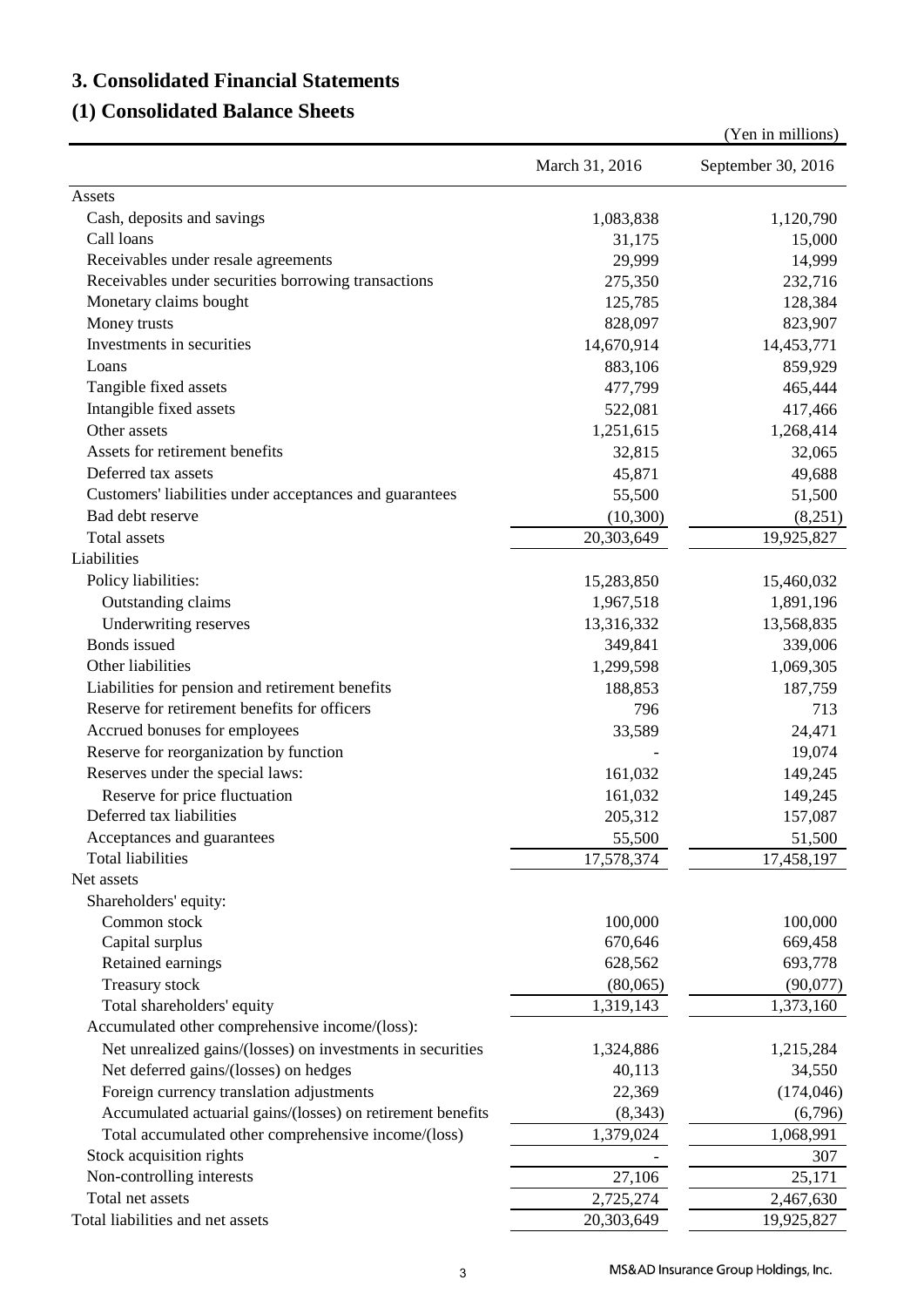# **(2) Consolidated Statements of Income and Comprehensive Income**

# **(Consolidated Statements of Income)**

|                                                                      |                    | (Yen in millions)  |
|----------------------------------------------------------------------|--------------------|--------------------|
|                                                                      | Six months ended   | Six months ended   |
|                                                                      | September 30, 2015 | September 30, 2016 |
| Ordinary income:                                                     | 2,506,455          | 2,766,450          |
| Underwriting income:                                                 | 2,323,426          | 2,580,125          |
| Net premiums written                                                 | 1,620,056          | 1,839,546          |
| Deposit premiums from policyholders                                  | 68,333             | 52,322             |
| Investment income on deposit premiums from policyholders             | 23,672             | 24,244             |
| Life insurance premiums                                              | 608,553            | 661,060            |
| Investment income:                                                   | 174,426            | 178,749            |
| Interest and dividends income                                        | 131,726            | 131,228            |
| Investment gains on money trusts                                     | 292                | 739                |
| Investment gains on trading securities                               |                    | 28,786             |
| Gains on sales of securities                                         | 53,896             | 41,144             |
| Transfer of investment income on deposit premiums from policyholders | (23, 672)          | (24, 244)          |
| Other ordinary income                                                | 8,601              | 7,575              |
| Ordinary expenses:                                                   | 2,383,993          | 2,615,421          |
| Underwriting expenses:                                               | 1,840,714          | 2,002,155          |
| Net claims paid                                                      | 776,677            | 887,173            |
| Loss adjustment expenses                                             | 79,422             | 83,048             |
| Commissions and collection expenses                                  | 333,381            | 349,593            |
| Maturity refunds to policyholders                                    | 142,860            | 117,578            |
| Life insurance claims                                                | 204,162            | 160,816            |
| Provision for outstanding claims                                     | 63,472             | 36,593             |
| Provision for underwriting reserves                                  | 237,014            | 337,983            |
| Investment expenses:                                                 | 250,526            | 285,679            |
| Investment losses on money trusts                                    | 44,540             | 51,706             |
| Losses on sales of securities                                        | 5,201              | 4,581              |
| Impairment losses on securities                                      | 8,518              | 2,688              |
| Investment losses on separate accounts                               | 95,550             | 62,615             |
| Operating expenses and general and administrative expenses           | 285,386            | 320,293            |
| Other ordinary expenses:                                             | 7,365              | 7,292              |
| Interest expense                                                     | 3,508              | 4,285              |
| Ordinary profit                                                      | 122,461            | 151,029            |
| Extraordinary income:                                                | 276                | 12,280             |
| Gains on sales of fixed assets                                       | 276                | 493                |
| Reversal of reserves under the special law:                          |                    | 11,786             |
| Reversal of reserve for price fluctuation                            |                    | 11,786             |
| Extraordinary losses:                                                | 5,670              | 28,243             |
| Losses on sales of fixed assets                                      | 855                | 489                |
| Impairment losses on fixed assets                                    | 1,177              | 2,029              |
| Provision for reserves under the special laws:                       | 3,637              |                    |
| Provision for reserve for price fluctuation                          | 3,637              |                    |
| Other extraordinary losses                                           |                    | 25,725             |
| Income before income taxes                                           | 117,067            | 135,065            |
| Income taxes - current                                               | 23,317             | 36,641             |
| Income taxes - deferred                                              | 6,957              | (950)              |
| Total income taxes                                                   | 30,274             | 35,690             |
| Net income                                                           | 86,792             | 99,374             |
| Net income attributable to non-controlling interests                 | 751                | 956                |
| Net income attributable to owners of the parent                      | 86,041             | 98,418             |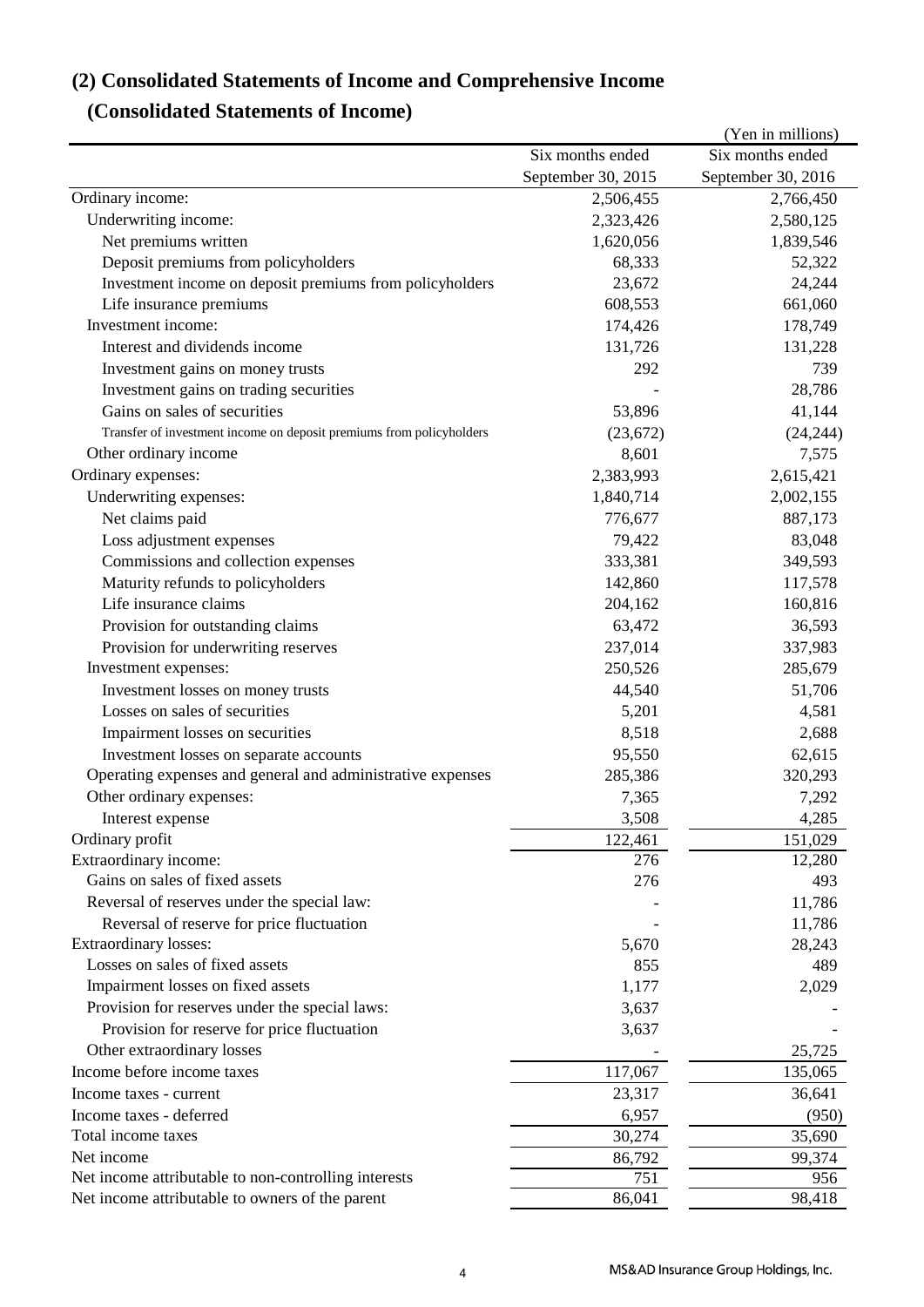|                                                                         |                    | (Yen in millions)  |
|-------------------------------------------------------------------------|--------------------|--------------------|
|                                                                         | Six months ended   | Six months ended   |
|                                                                         | September 30, 2015 | September 30, 2016 |
| Net income                                                              | 86,792             | 99,374             |
| Other comprehensive income/(loss):                                      |                    |                    |
| Net unrealized gains/(losses) on investments in securities              | (249, 110)         | (111,799)          |
| Net deferred gains/(losses) on hedges                                   | 316                | (5,563)            |
| Foreign currency translation adjustments                                | (3,711)            | (192, 649)         |
| Accumulated actuarial gains/(losses) on retirement benefits             | (1,017)            | 1,549              |
| Share of other comprehensive income/(loss) of equity method investments | (4,812)            | (4,234)            |
| Total other comprehensive income/(loss)                                 | (258, 336)         | (312, 698)         |
| Total comprehensive income/(loss)                                       | (171, 543)         | (213, 323)         |
| Allocation:                                                             |                    |                    |
| Comprehensive income/(loss) attributable to owners of the parent        | (171, 783)         | (211,612)          |
| Comprehensive income/(loss) attributable to non-controlling interests   | 240                | (1,711)            |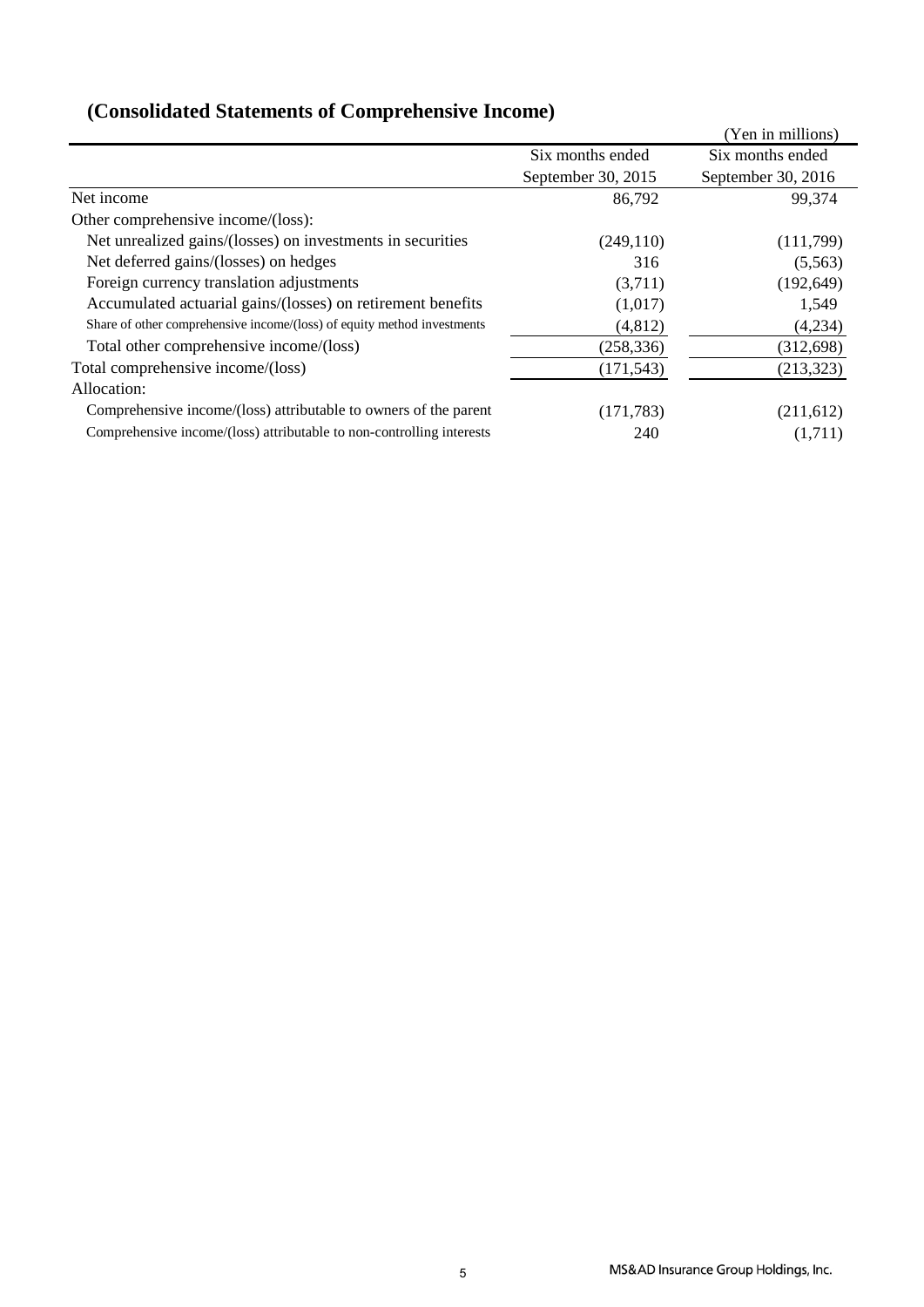### **(3) Consolidated Statements of Changes in Net Assets**

### **For the six months ended September 30, 2015 (from April 1, 2015 to September 30, 2015)**

|                                                                                                                            |                      |                 |                   |                | (Yen in millions)             |  |  |
|----------------------------------------------------------------------------------------------------------------------------|----------------------|-----------------|-------------------|----------------|-------------------------------|--|--|
|                                                                                                                            | Shareholders' equity |                 |                   |                |                               |  |  |
|                                                                                                                            | Common stock         | Capital surplus | Retained earnings | Treasury stock | Total shareholders'<br>equity |  |  |
| Beginning balance                                                                                                          | 100,000              | 675,327         | 490,329           | (49,978)       | 1,215,678                     |  |  |
| Changes for the six months:                                                                                                |                      |                 |                   |                |                               |  |  |
| Dividends paid                                                                                                             |                      |                 | (22,038)          |                | (22,038)                      |  |  |
| Net income attributable to<br>owners of the parent                                                                         |                      |                 | 86,041            |                | 86,041                        |  |  |
| Repurchase of treasury stock                                                                                               |                      |                 |                   | (20,059)       | (20, 059)                     |  |  |
| Disposal of treasury stock                                                                                                 |                      | $\theta$        |                   |                | 2                             |  |  |
| Changes in equity resulted<br>from increase in capital of<br>consolidated subsidiaries                                     |                      | (566)           |                   |                | (566)                         |  |  |
| Changes in the parent's<br>ownership interests in<br>subsidiaries due to<br>transactions with<br>non-controlling interests |                      |                 |                   |                |                               |  |  |
| Net changes of items other<br>than shareholders' equity                                                                    |                      |                 |                   |                |                               |  |  |
| Total changes for the six<br>months                                                                                        |                      | (565)           | 64,002            | (20,058)       | 43,378                        |  |  |
| Ending balance                                                                                                             | 100,000              | 674,761         | 554,332           | (70,036)       | 1,259,057                     |  |  |

|                                                                                                                            |                                                                     | Accumulated other comprehensive income/(loss) |                                                   |                                                                         |                                                                 |                                |                                  |                     |
|----------------------------------------------------------------------------------------------------------------------------|---------------------------------------------------------------------|-----------------------------------------------|---------------------------------------------------|-------------------------------------------------------------------------|-----------------------------------------------------------------|--------------------------------|----------------------------------|---------------------|
|                                                                                                                            | Net unrealized<br>gains/(losses)<br>on investments<br>in securities | Net deferred<br>gains/(losses)<br>on hedges   | Foreign<br>currency<br>translation<br>adjustments | Accumulated<br>actuarial<br>gains/(losses)<br>on retirement<br>benefits | Total<br>accumulated<br>other<br>comprehensive<br>income/(loss) | Stock<br>acquisition<br>rights | Non-<br>controlling<br>interests | Total net<br>assets |
| Beginning balance                                                                                                          | 1,635,784                                                           | 32,140                                        | 94,417                                            | 28.690                                                                  | 1,791,033                                                       |                                | 29,950                           | 3,036,663           |
| Changes for the six months:                                                                                                |                                                                     |                                               |                                                   |                                                                         |                                                                 |                                |                                  |                     |
| Dividends paid                                                                                                             |                                                                     |                                               |                                                   |                                                                         |                                                                 |                                |                                  | (22,038)            |
| Net income attributable to<br>owners of the parent                                                                         |                                                                     |                                               |                                                   |                                                                         |                                                                 |                                |                                  | 86,041              |
| Repurchase of treasury stock                                                                                               |                                                                     |                                               |                                                   |                                                                         |                                                                 |                                |                                  | (20,059)            |
| Disposal of treasury stock                                                                                                 |                                                                     |                                               |                                                   |                                                                         |                                                                 |                                |                                  | 2                   |
| Changes in equity resulted<br>from increase in capital of<br>consolidated subsidiaries                                     |                                                                     |                                               |                                                   |                                                                         |                                                                 |                                |                                  | (566)               |
| Changes in the parent's<br>ownership interests in<br>subsidiaries due to<br>transactions with<br>non-controlling interests |                                                                     |                                               |                                                   |                                                                         |                                                                 |                                |                                  |                     |
| Net changes of items other<br>than shareholders' equity                                                                    | (250, 470)                                                          | 316                                           | (6,653)                                           | (1,017)                                                                 | (257, 824)                                                      |                                | (912)                            | (258, 737)          |
| Total changes for the six<br>months                                                                                        | (250, 470)                                                          | 316                                           | (6,653)                                           | (1,017)                                                                 | (257, 824)                                                      |                                | (912)                            | (215, 358)          |
| <b>Ending balance</b>                                                                                                      | 1,385,314                                                           | 32,457                                        | 87,764                                            | 27,672                                                                  | 1,533,209                                                       |                                | 29,037                           | 2,821,304           |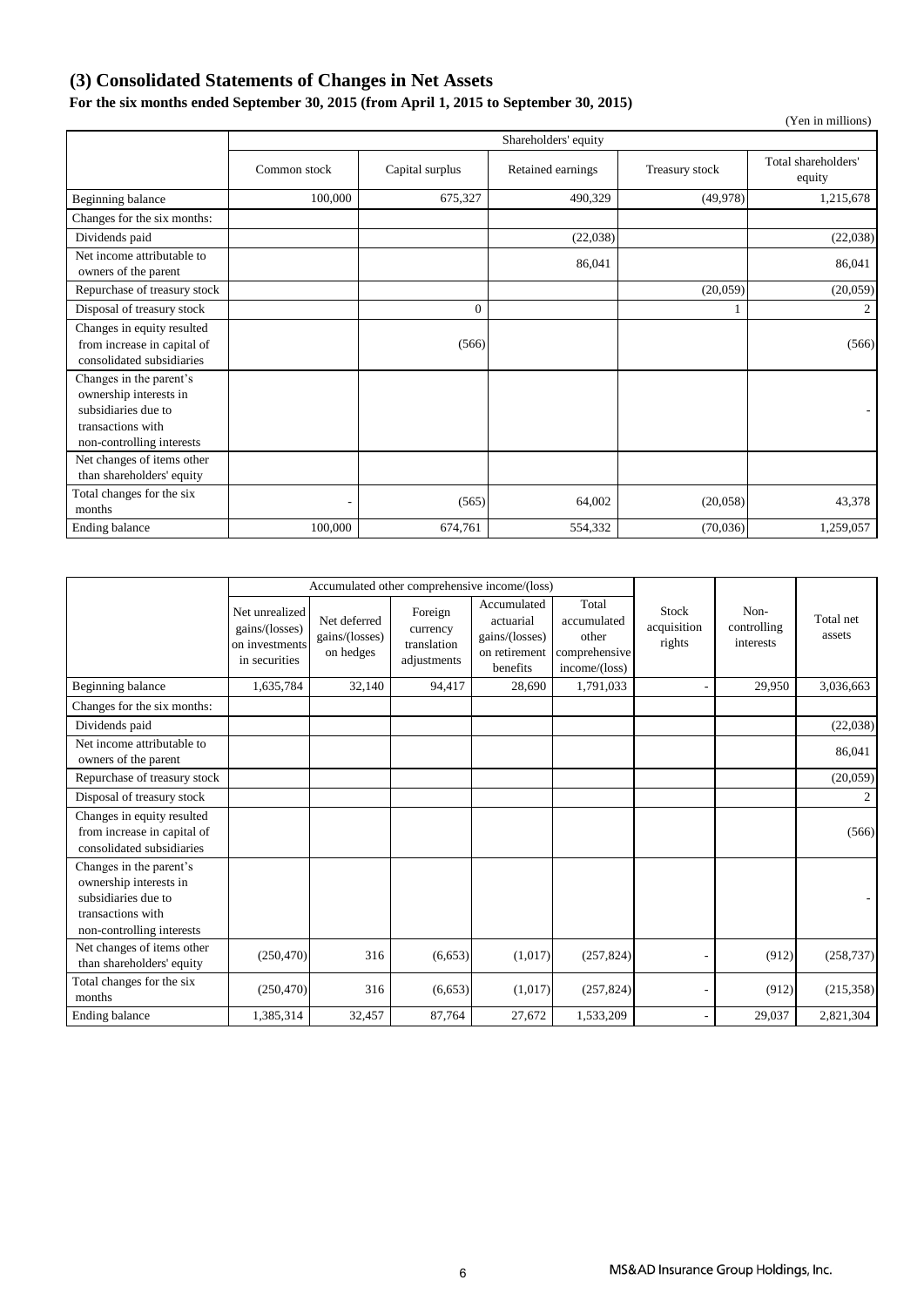### **For the six months ended September 30, 2016 (from April 1, 2016 to September 30, 2016)**

|                                                                                                                            |                      |                 |                   |                | (Yen in millions)             |  |  |
|----------------------------------------------------------------------------------------------------------------------------|----------------------|-----------------|-------------------|----------------|-------------------------------|--|--|
|                                                                                                                            | Shareholders' equity |                 |                   |                |                               |  |  |
|                                                                                                                            | Common stock         | Capital surplus | Retained earnings | Treasury stock | Total shareholders'<br>equity |  |  |
| Beginning balance                                                                                                          | 100,000              | 670,646         | 628,562           | (80,065)       | 1,319,143                     |  |  |
| Changes for the six months:                                                                                                |                      |                 |                   |                |                               |  |  |
| Dividends paid                                                                                                             |                      |                 | (33,202)          |                | (33,202)                      |  |  |
| Net income attributable to<br>owners of the parent                                                                         |                      |                 | 98,418            |                | 98,418                        |  |  |
| Repurchase of treasury stock                                                                                               |                      |                 |                   | (10,012)       | (10, 012)                     |  |  |
| Disposal of treasury stock                                                                                                 |                      | $\mathbf{0}$    |                   |                |                               |  |  |
| Changes in equity resulted<br>from increase in capital of<br>consolidated subsidiaries                                     |                      | (570)           |                   |                | (570)                         |  |  |
| Changes in the parent's<br>ownership interests in<br>subsidiaries due to<br>transactions with<br>non-controlling interests |                      | (617)           |                   |                | (617)                         |  |  |
| Net changes of items other<br>than shareholders' equity                                                                    |                      |                 |                   |                |                               |  |  |
| Total changes for the six<br>months                                                                                        |                      | (1,188)         | 65,216            | (10.011)       | 54,017                        |  |  |
| Ending balance                                                                                                             | 100,000              | 669,458         | 693,778           | (90,077)       | 1,373,160                     |  |  |

|                                                                                                                            |                                                                     | Accumulated other comprehensive income/(loss) |                                                   |                                                                         |                                                                 |                                       |                                  |                     |
|----------------------------------------------------------------------------------------------------------------------------|---------------------------------------------------------------------|-----------------------------------------------|---------------------------------------------------|-------------------------------------------------------------------------|-----------------------------------------------------------------|---------------------------------------|----------------------------------|---------------------|
|                                                                                                                            | Net unrealized<br>gains/(losses)<br>on investments<br>in securities | Net deferred<br>gains/(losses)<br>on hedges   | Foreign<br>currency<br>translation<br>adjustments | Accumulated<br>actuarial<br>gains/(losses)<br>on retirement<br>benefits | Total<br>accumulated<br>other<br>comprehensive<br>income/(loss) | <b>Stock</b><br>acquisition<br>rights | Non-<br>controlling<br>interests | Total net<br>assets |
| Beginning balance                                                                                                          | 1,324,886                                                           | 40,113                                        | 22,369                                            | (8,343)                                                                 | 1,379,024                                                       |                                       | 27,106                           | 2,725,274           |
| Changes for the six months:                                                                                                |                                                                     |                                               |                                                   |                                                                         |                                                                 |                                       |                                  |                     |
| Dividends paid                                                                                                             |                                                                     |                                               |                                                   |                                                                         |                                                                 |                                       |                                  | (33,202)            |
| Net income attributable to<br>owners of the parent                                                                         |                                                                     |                                               |                                                   |                                                                         |                                                                 |                                       |                                  | 98,418              |
| Repurchase of treasury stock                                                                                               |                                                                     |                                               |                                                   |                                                                         |                                                                 |                                       |                                  | (10, 012)           |
| Disposal of treasury stock                                                                                                 |                                                                     |                                               |                                                   |                                                                         |                                                                 |                                       |                                  |                     |
| Changes in equity resulted<br>from increase in capital of<br>consolidated subsidiaries                                     |                                                                     |                                               |                                                   |                                                                         |                                                                 |                                       |                                  | (570)               |
| Changes in the parent's<br>ownership interests in<br>subsidiaries due to<br>transactions with<br>non-controlling interests |                                                                     |                                               |                                                   |                                                                         |                                                                 |                                       |                                  | (617)               |
| Net changes of items other<br>than shareholders' equity                                                                    | (109, 601)                                                          | (5,563)                                       | (196, 415)                                        | 1,547                                                                   | (310,033)                                                       | 307                                   | (1,935)                          | (311,661)           |
| Total changes for the six<br>months                                                                                        | (109, 601)                                                          | (5,563)                                       | (196, 415)                                        | 1,547                                                                   | (310,033)                                                       | 307                                   | (1,935)                          | (257, 643)          |
| Ending balance                                                                                                             | 1,215,284                                                           | 34,550                                        | (174, 046)                                        | (6,796)                                                                 | 1,068,991                                                       | 307                                   | 25,171                           | 2,467,630           |